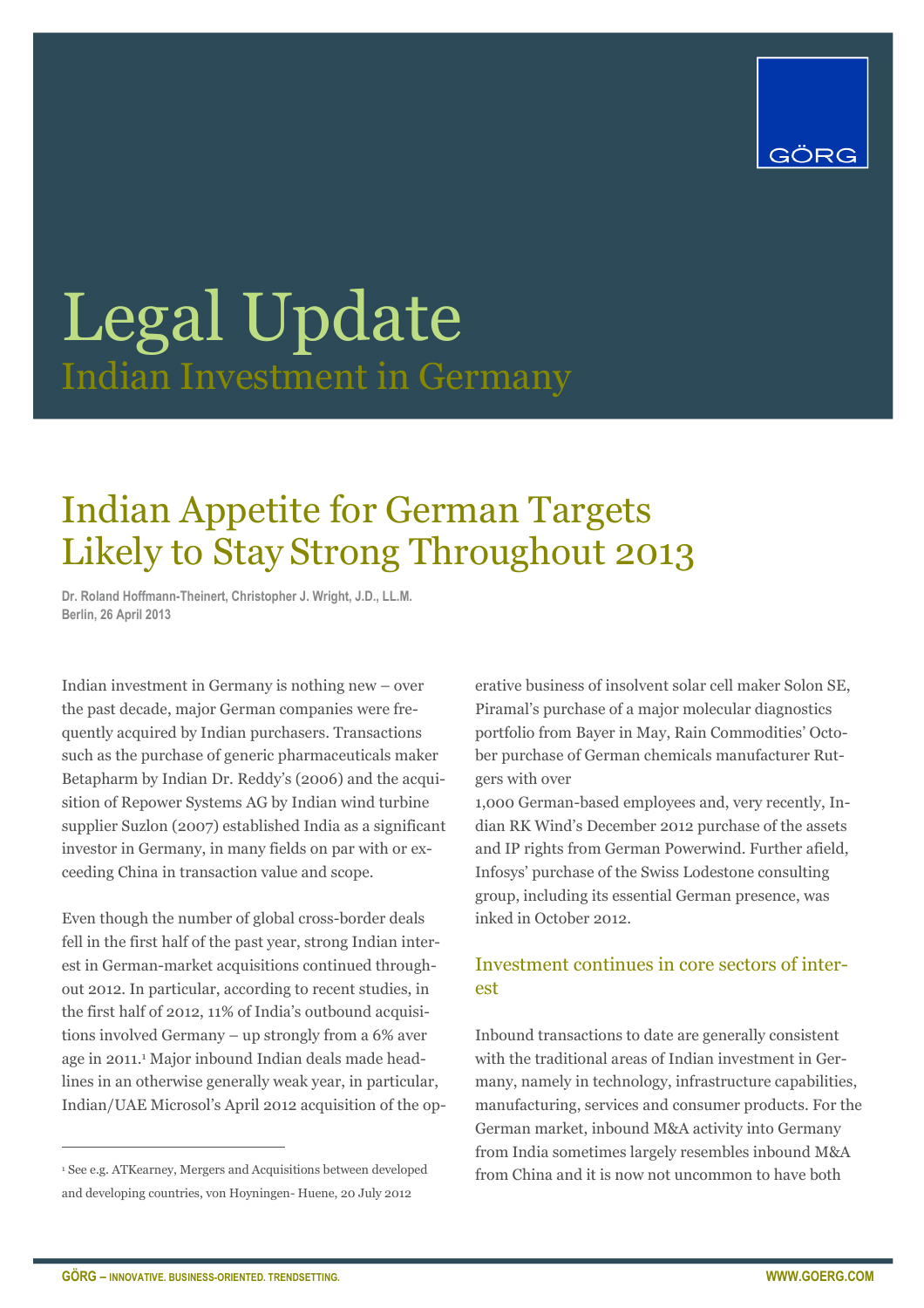Chinese and Indian parties bidding on a larger target. Important differences between Chinese and Indian investors exist, however, and it is a mistake for the German market to regard purchasers from India and China as interchangeable. Both strategic goals and practical implementation can differ significantly.2 In particular, the investor groups that can be tapped from each of these countries can be very different, with Indian investors frequently consisting of publicly-held companies or large family businesses.

A major recent development in inbound German capital investment from India is that much more of this investment is now driven directly from India, and not via London or elsewhere. Bilateral business ties between India and Germany have grown extremely close over the past decade. Even in the area of major project finance, typically a London-based domain, the need for an English intermediary has decreased correspondingly.

The large number of Indian companies already carrying on business in Germany (e.g. Wipro, TCS, Global Reliance and many others) provides tangible proof that Indian investment in Germany can be successful and sustainable. In increasing numbers, Indian investors are not seeking German targets in order to repatriate e.g. IP, know-how and brands. Instead, these investors wish to use existing German operations as a launch pad for a broader European presence. Indian investors have proven to be savvy buyers, especially where distressed German assets are involved, and even though India's history of outbound investment is generally shorter than e.g. that of England or the US, Indian buyers compete on an equal footing with buyers from these countries.

#### Good reasons for Indian investment in Germany to continue apace

There are good reasons to be confident that this 2012 trend will continue in 2013. These reasons are based both in India and Germany. Primarily, Indian businesses have become more streamlined, outward-focused and competitive in the recent past, are already active further afield in core global markets and are better positioned than ever to identify, review and acquire targets of interest. The surging Indian domestic market has often equipped them with the necessary financing to enable foreign expansion and low interest rates, coupled with increasing trust in Indian markets on the part of global lenders, means third-party financing is also readily available.

Second, this development has been accompanied by the increasing global awareness and sophistication of their domestic advisors; the larger Indian law firms now spend up to 40% of their time working on larger crossborder matters. In a well-documented trend, increasing numbers of Indian lawyers, accountants and other professionals who were raised and trained in England, the US and Canada have relocated back to India to assist Indian service providers to meet – or exceed – global best practices and standards. German advisors in turn have become "culturally fluent" in dealing with Indian clients; even domestic firms aggressively court Indian business ties and clients.

Third, competition in core sectors of the Indian market – especially those involving consumer products and services, but including infrastructure and technology – has become so intense that a major Indian player frequently now needs global backing (financial, technological, logistics and product pipeline) simply to compete effectively in its own domestic market. Diversified global operations can better position Indian businesses to

 $\overline{a}$ 

<sup>2</sup> Practitioners report that Indian purchasers tend to act very "pragmatically", while the sovereign fund context of some Asian capital investment can result in additional procedural and decision-making dimensions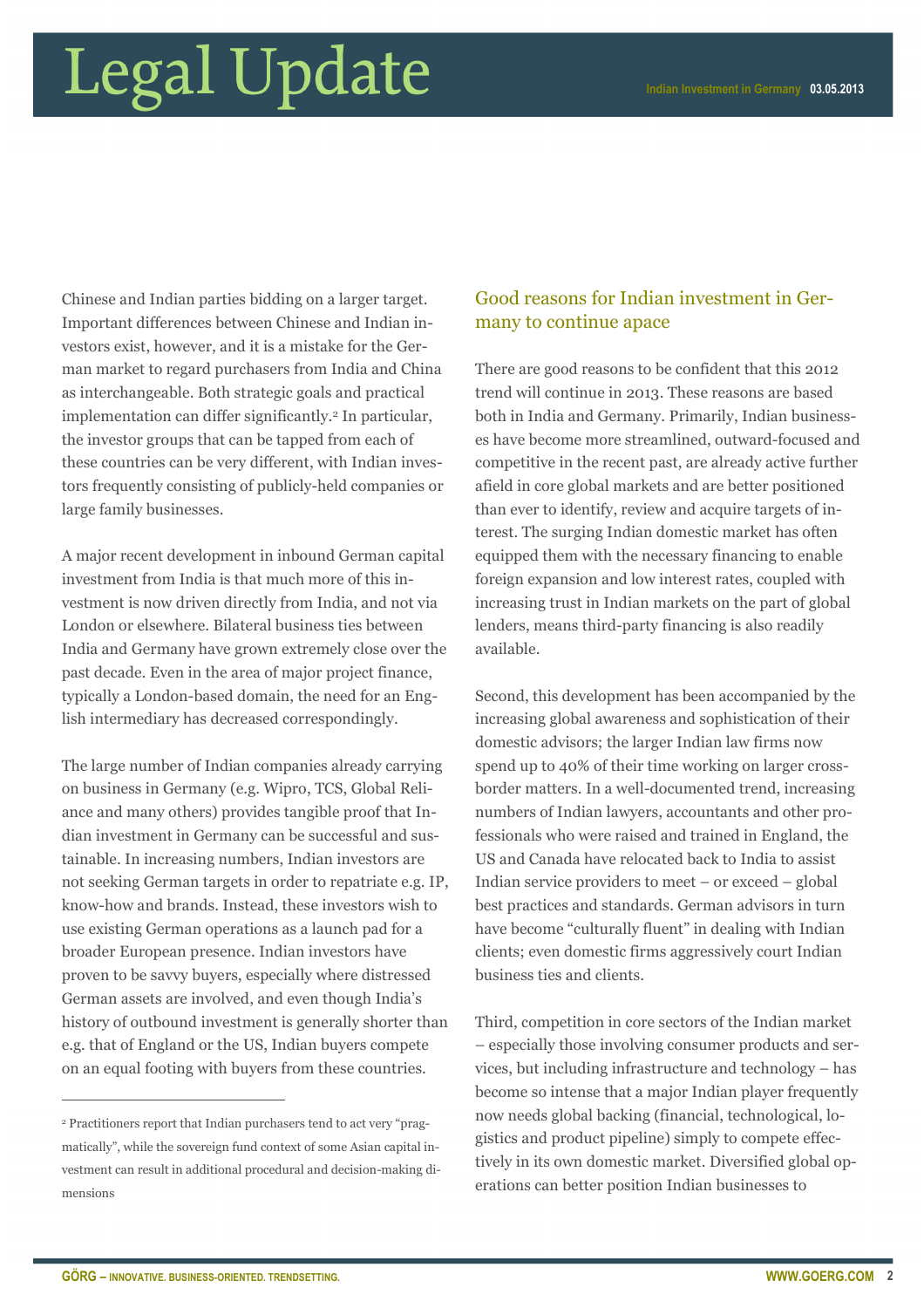weather the (sometimes volatile) turbulence of the Indian market and can offer critical leverage in specific areas (such as green energy, where Germany remains at the technological forefront). Equally important – as business growth forecasts in India itself recede slightly foreign growth can become an imperative.

Finally, for Indian companies that are eager to commence operations in Germany (and Europe as a whole), the acquisition of a German business can be crucial to acquiring a known brand, local trust and a sales and distribution base with intimate local market knowledge.

Germany itself offers numerous reasons to be viewed as a natural target-rich environment for Indian businesses. In the midst of European uncertainty and market scepticism, the relative stability of the German market and German businesses means that both the domestic market and the investment framework in Germany are widely regarded as predictably safe and consistent. Germany's traditional technological advantages play to Indian investors keen to acquire proven quality and processes; access to the fertile German R&D market is seen as an additional benefit. If know-how is king, German research infrastructure still wears the European crown. The products, of course, are portable and are frequently easily transferable to the Indian market.

In spite of the relative lack of a substantial generational Indian community in Germany, investments in Germany over the past decade have proven that Indian investment here can flourish. Indian banks such as ICICI, with a strong Frankfurt presence, compete with German state banks (which have comparable capitalisation) on equal terms and perhaps with greater cultural fluency to finance cross-border Indian-German acquisitions. Over 50 Indian-owned or managed businesses have recently

settled in Bavaria alone.3 Just over a decade after German Chancellor Gerhard Schröder expressed a wish for the aggressive recruitment of Indian immigrants to assist in building Germany's information tech economy, Indian companies are showing that they can now buy out the German firms that once might have poached their key employees.

#### Special focus: distressed German investments

As a number of recent and prominent Indian investments in the wind and solar industry (Microsol, RK Wind) have shown, distressed German investments may be particularly attractive for Indian investors. In fact, Indian investment in distressed German businesses has a colourful pedigree: In the most well-known case, in 2009, Megha Mittal prominently acquired the established German brand Escada out of insolvency. In 2011, Hindusthan National Glass also acquired Agenda Glas AG, a distressed German glass manufacturer. Some of these investments have not always proven successful; the Ruia group's 2011 purchase of insolvent Bauer & Schaurte, later Acument (insolvency in 2012) and Reliance's

2004 investment in Trevira (insolvency 2009) are examples where a strong Indian partner was ultimately unable to turn around an ailing German business.

Distressed investments can frequently be broadly restructured in the context of insolvency (particularly with regard to personnel) and an investment in a distressed business may be greeted with significant goodwill, especially where an entire local community is affected by the insolvency of a major stakeholder company.

Depending on the condition of the distressed business, an insolvency can represent a 'clean break', permitting a

 $\overline{a}$ 

<sup>3</sup> Source: www.invest-in-bavaria.de, 11 January 2013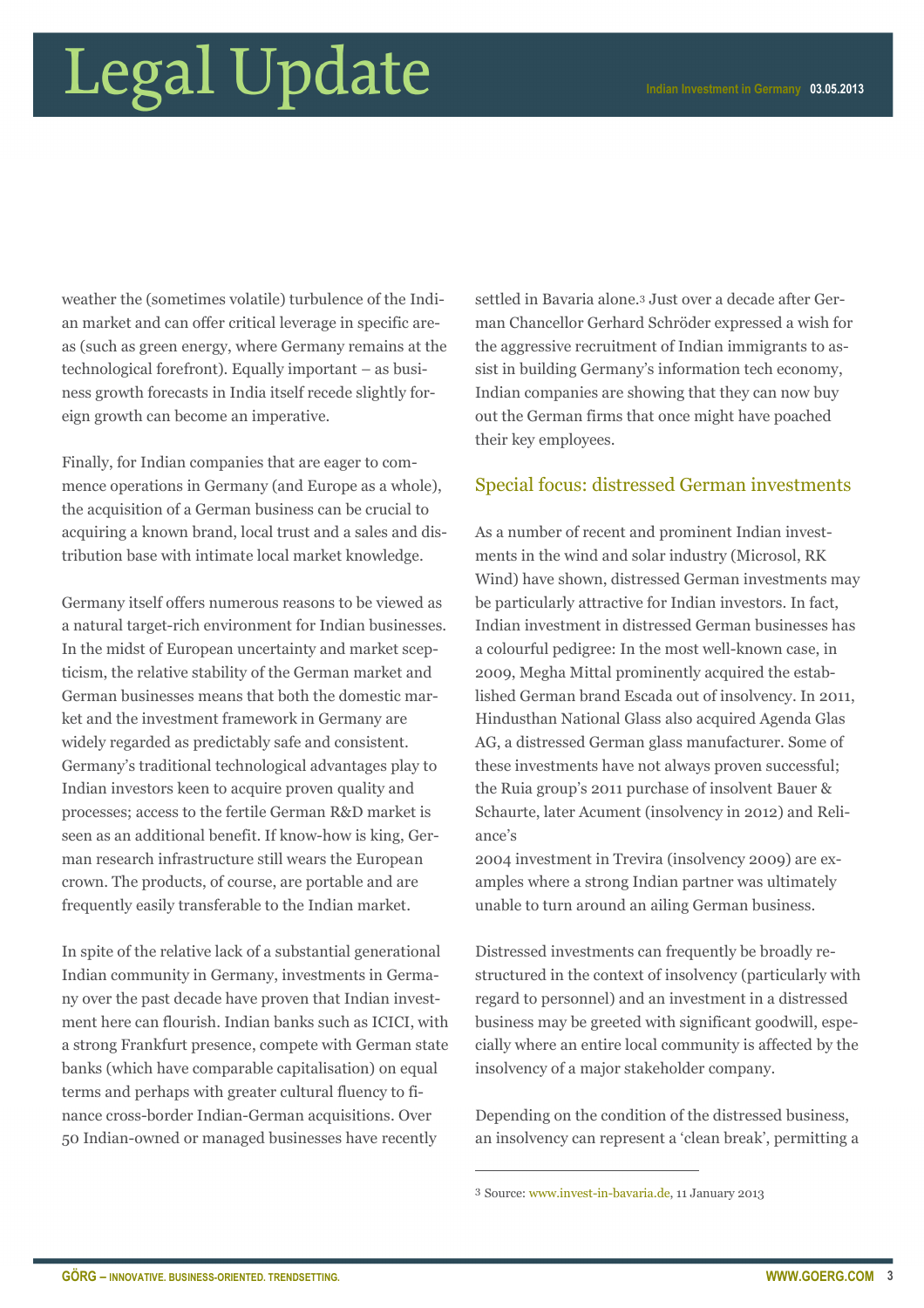purchaser to exercise above-average discretion in reshaping an existing business. For Indian investors in particular, this flexibility can be attractive. Ingrained business structures can be broken apart more easily and the target business more reliably shaped to model the investor's particular strategic focus. The shock of a near insolvency or an actual insolvency proceeding can open up an opportunities for a 'traditional' business to kickstart a more entrepreneurial focus.

Depending on the investor's primary goals, the extensive flexibility enjoyed under German insolvency law also means that an administrator may be able to offer an investor a bespoke package of attractive assets, including IP, discrete finishing facilities or distribution networks that may complement an Indian investor's immediate needs.

Engaging in the process of identifying and evaluating distressed assets still requires in-depth local market knowledge (both since Germany is exceptionally decentralised and because many mid-cap companies in preinsolvency distress may look only within their immediate regional markets for potential purchasers), as well as the ability to quickly assemble a team of advisors and to assess the prospects of the business and various restructuring scenarios from legal and commercial perspectives. Such engagement in turn is based on trust – both in the knowledge and capabilities of a potential Indian investor to rapidly evaluate a promising target, and in the know-how and reputation of their German resources to obtain a persuasive place at the table in negotiations and bidding.

We expect that Indian direct investment into Germany is much more likely to increase than to diminish and we are confident that Indian investors will be presented with a range of unique German opportunities in 2013, including those that involve distressed M&A scenarios. Indian investors are gathering greater experience and expertise with the German market; likewise, German businesses are increasingly looking toward India for resourceful and powerful investors, especially in traditionally US- and UK-dominant fields such as chemicals, engineering and high-tech processing. The inhabitant of the next CEO desk in a major components business in Stuttgart or services provider in Leipzig may well have been born in Gujarat and educated in Mumbai. We see nothing but opportunity for all involved in that vision.